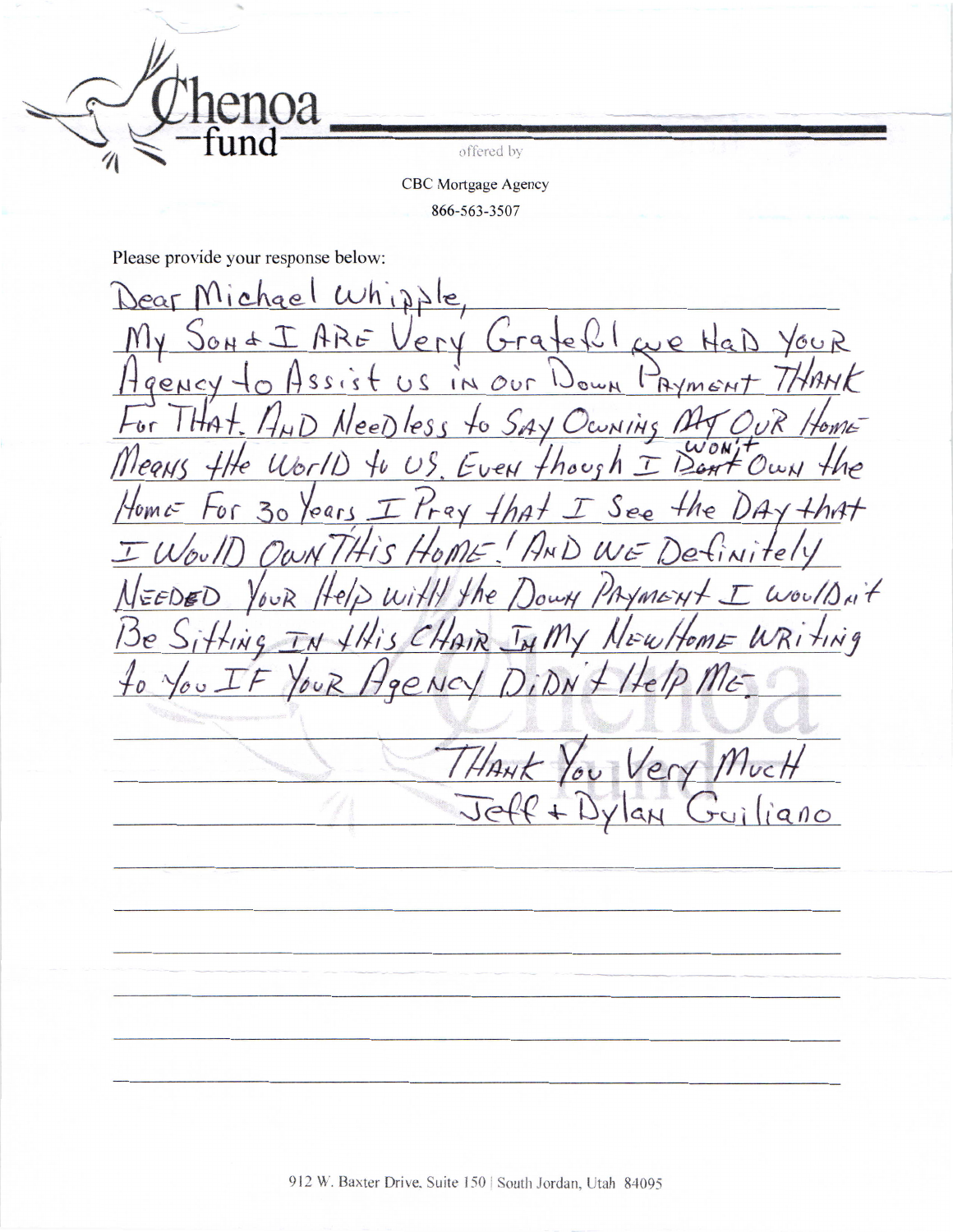

Fri, May 17, 2019 at 2:26 PM

We have already purchased our home, thanks to the Chenoa assistance we received in July of 2017. We could not have made the down payment without your help!

I have worked for non-profit companies teaching art to adults with intellectually disabled adults for many years. My husband and I emptied out our savings to make the down payment, around \$1400. That is not a large sum of money, but to us it was everything. Two weeks earlier we had been turned down the day before closing by another program due to my husband's lack of credit history. He had worked hard not to incur debt, never dreaming that that effort and sacrifice would be a hindrance. We would have lost our savings if it weren't for Chenoa and our finance officer's diligence. We have been making our mortgage payments for almost two years and we love our home!!!

Without Chenoa we would have lost our savings and would have been unable to even move out of our apartment for quite a while. Our apartment never got above 54 degrees Fahrenheit in the winter, even with two heaters running continuously. We were freezing, sick, and miserable. This is a valuable program that has made an immeasurable difference in our lives and It is important that these funds are still available to hard working people like ourselves who just need a little help to improve their lives and their communities.

Jann G

Yes

--

This e-mail was sent from a contact form on Chenoa Fund - Down Payment Assistance ([https://chenoafund.org\)](https://chenoafund.org/)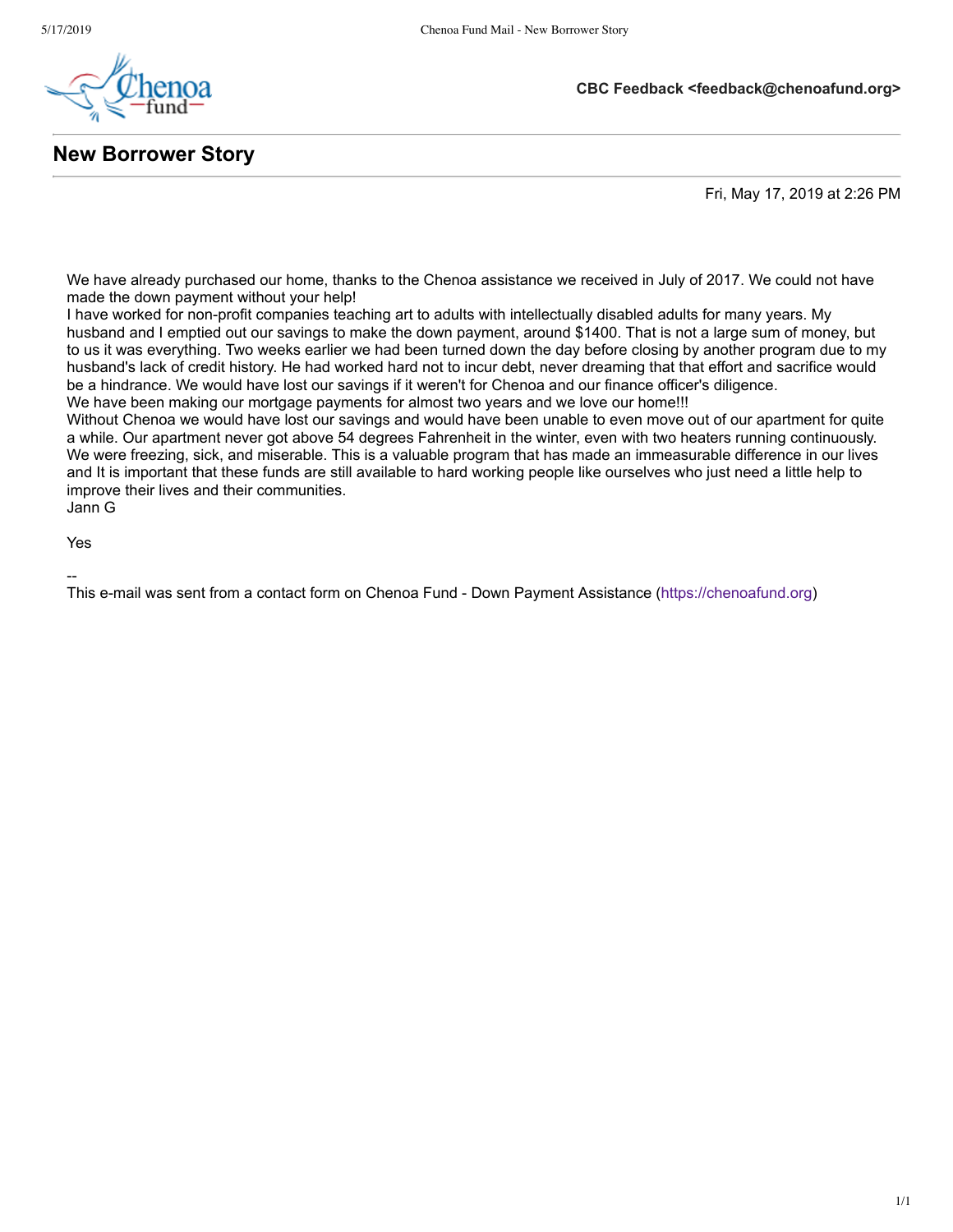## **Name:** Leander H. Jr

**May we share your information outside our organization?:** Yes

**Minority homebuyers will be most affected by this rule. Are you a minority?** Yes

**If you had not had this down payment assistance, how long would it have taken you to buy a home?** 3+ years

**Many people Chenoa Fund helps are first generation homeowners. Were your parents/guardians homeowners?** Yes

## **Please provide any additional thoughts regarding why homeownership is important to you, and why Chenoa Fund should be allowed to continue its work.**

Because there are a lot of people out here that has the credit to purchase a home but don't have the money to put down on a home so I think this program is very good unfortunate for people that is able to be up under it it will help a lot of people to own homes and stop renting and giving them money away like I was doing. So I pray the government will not stop doing this assistant program for our fellow Americans that needs help purchasing a home.

--

This e-mail was sent from a contact form on Chenoa Fund - Down Payment Assistance (https://chenoafund.org)